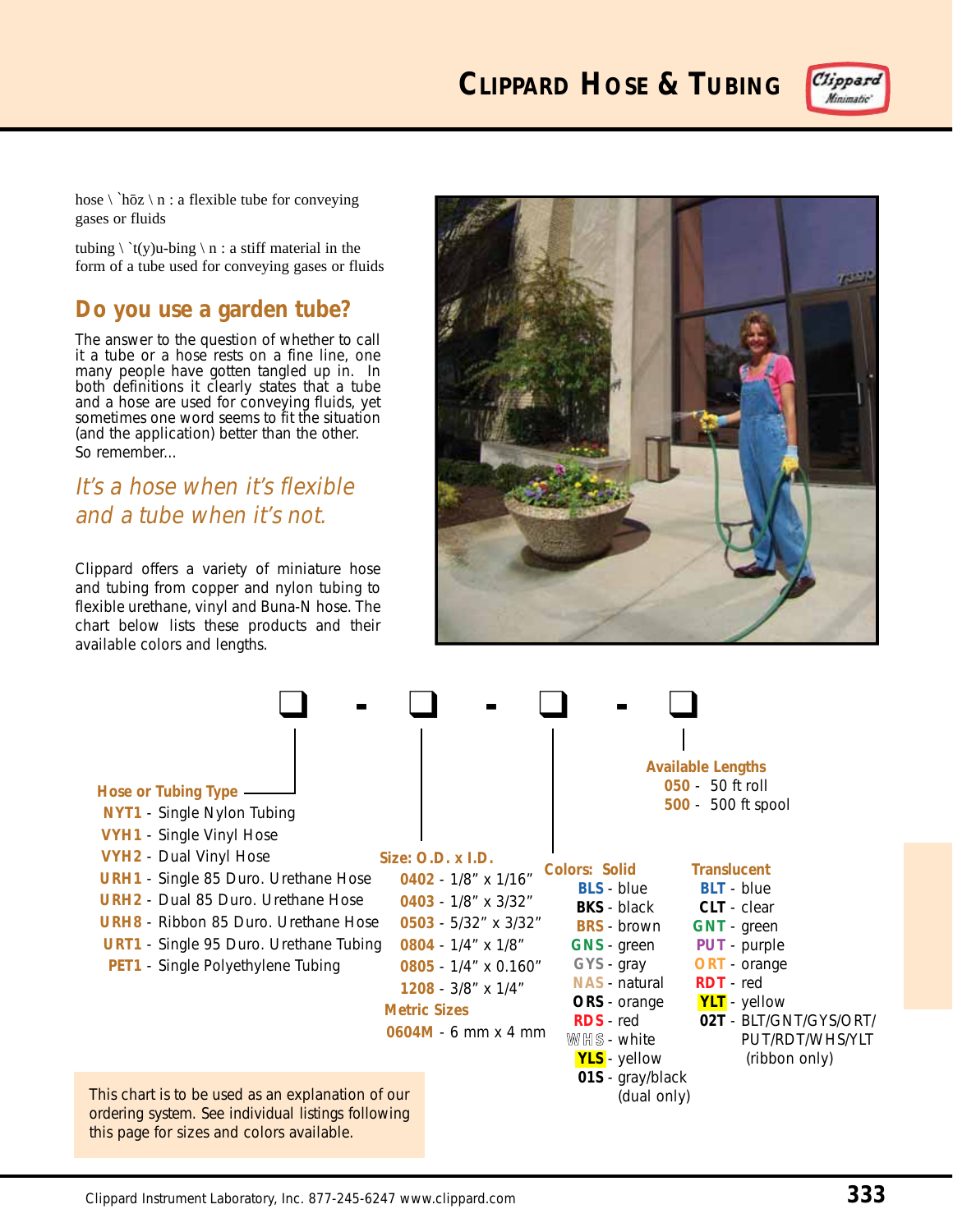

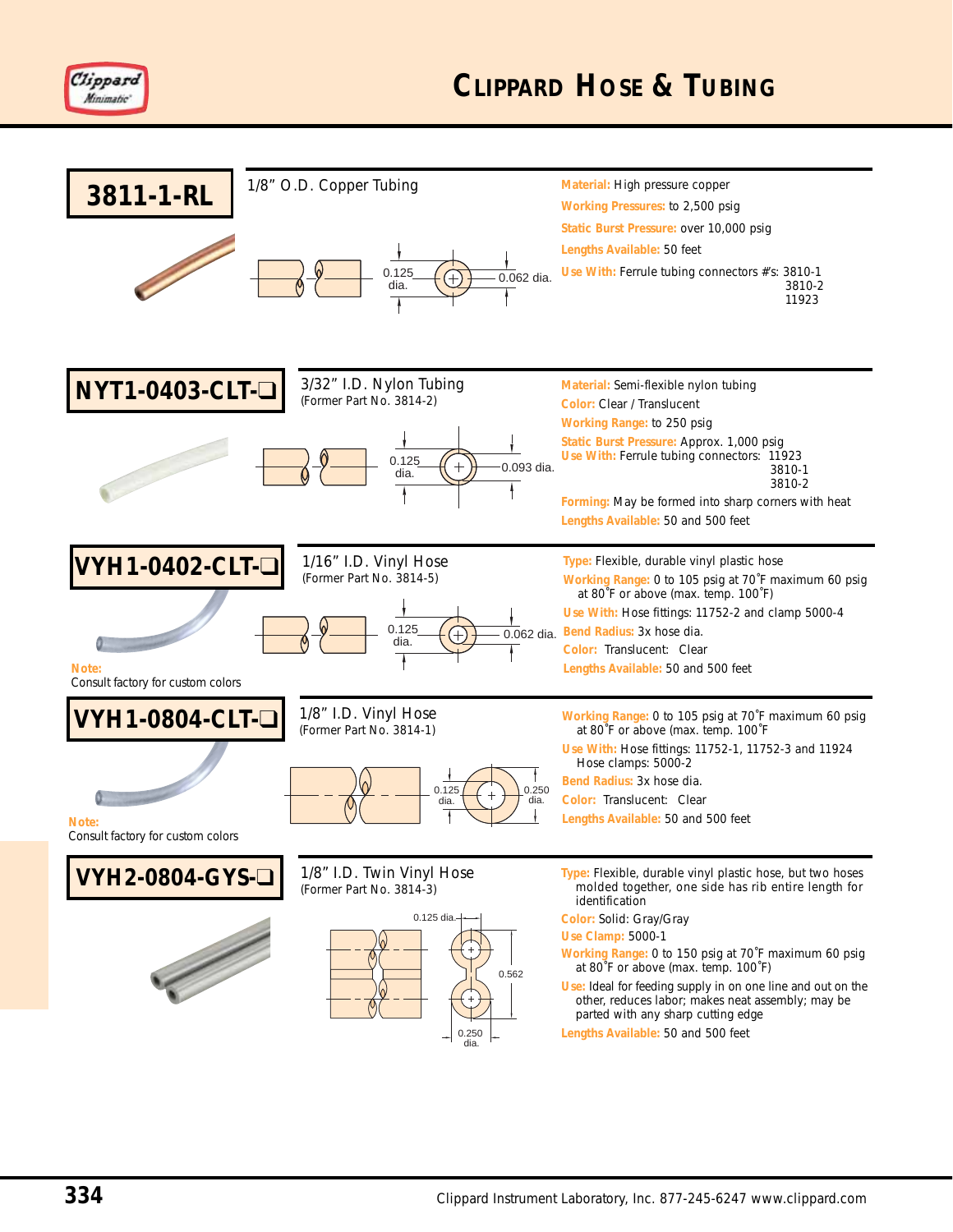

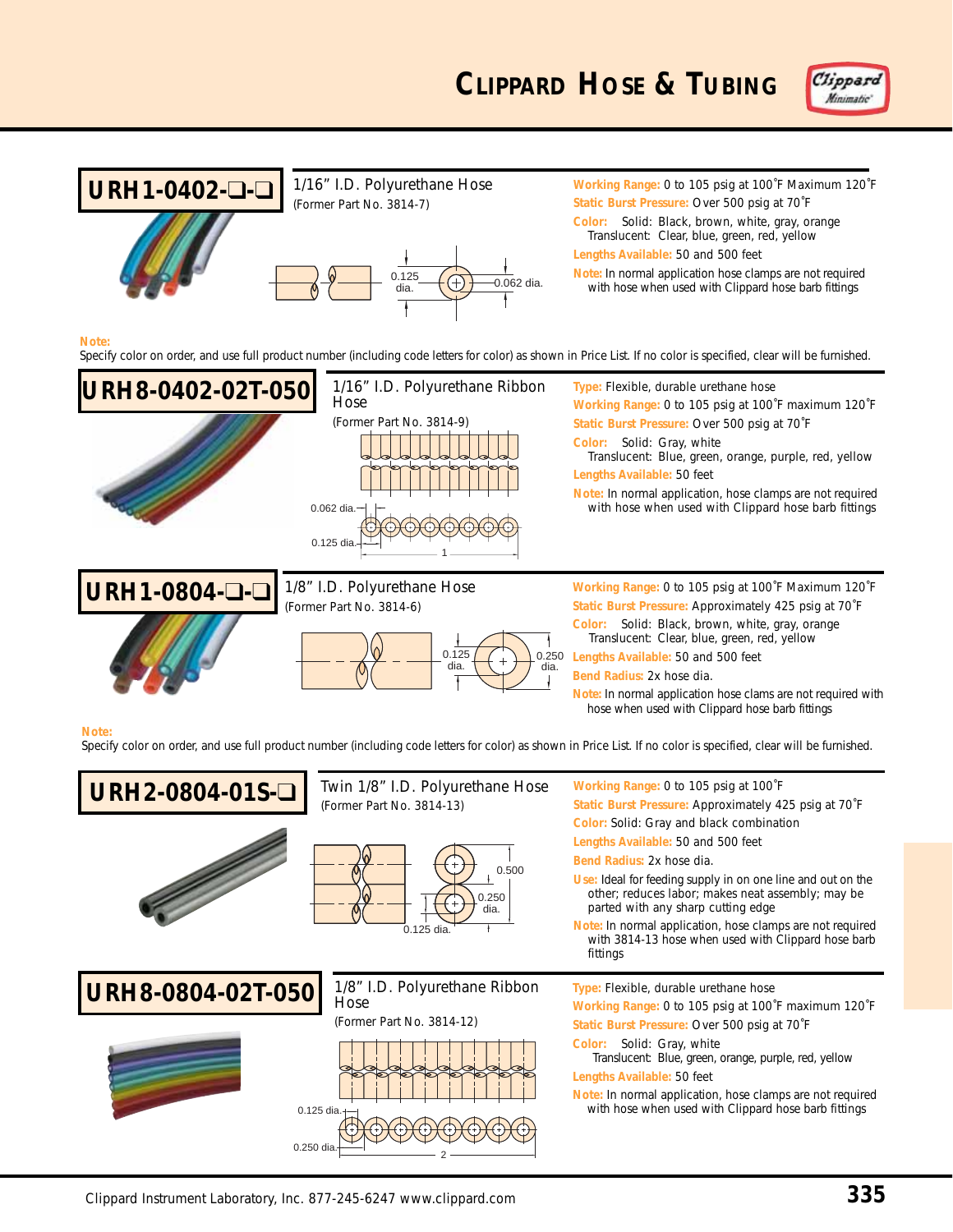

# **URT1-0503-**❑**-**❑







**Working Range:** 0 to 105 psig at 100˚F Maximum 120˚F **Static Burst Pressure:** Over 500 psig at 70˚F **Color:** Solid: Black, gray, orange, red, white Translucent: Blue, clear, green, red, yellow **Lengths Available:** 50 and 500 feet

#### **Note:**

Specify color on order, and use full product number (including code letters for color) as shown in Price List. If no color is specified, clear will be furnished.





**Working Range:** 0 to 105 psig at 100˚F Maximum 120˚F **Static Burst Pressure:** Over 450 psig at 70˚F **Color:** Solid: Black Translucent: Blue, clear, green, red **Lengths Available:** 50 and 500 feet 6 mm (<del>1)</del> 4 mm dia. Note: Designed for use with push-in fittings.

#### **Note:**

Specify color on order, and use full product number (including code letters for color) as shown in Price List. If no color is specified, clear will be furnished.





1/4" O.D. 95D Urethane Tubing

**Working Range:** 0 to 105 psig at 100˚F Maximum 120˚F **Static Burst Pressure:** Over 450 psig at 70˚F **Color:** Solid: Black, gray, orange, red, white Translucent: Blue, clear, green, red, yellow **Lengths Available:** 50 and 500 feet **Note:** Designed for use with push-in fittings.

#### **Note:**

Specify color on order, and use full product number (including code letters for color) as shown in Price List. If no color is specified, clear will be furnished.







**Working Range:** 0 to 105 psig at 100˚F Maximum 120˚F **Static Burst Pressure:** Over 440 psig at 75˚F **Color:** Solid: Black Translucent: Blue, clear, green, red **Lengths Available:** 50 and 500 feet **Note:** Designed for use with push-in fittings.

#### **Note:**

Specify color on order, and use full product number (including code letters for color) as shown in Price List. If no color is specified, clear will be furnished.



#### **Note:**

Specify color on order, and use full product number (including code letters for color) as shown in Price List. If no color is specified, natural will be furnished.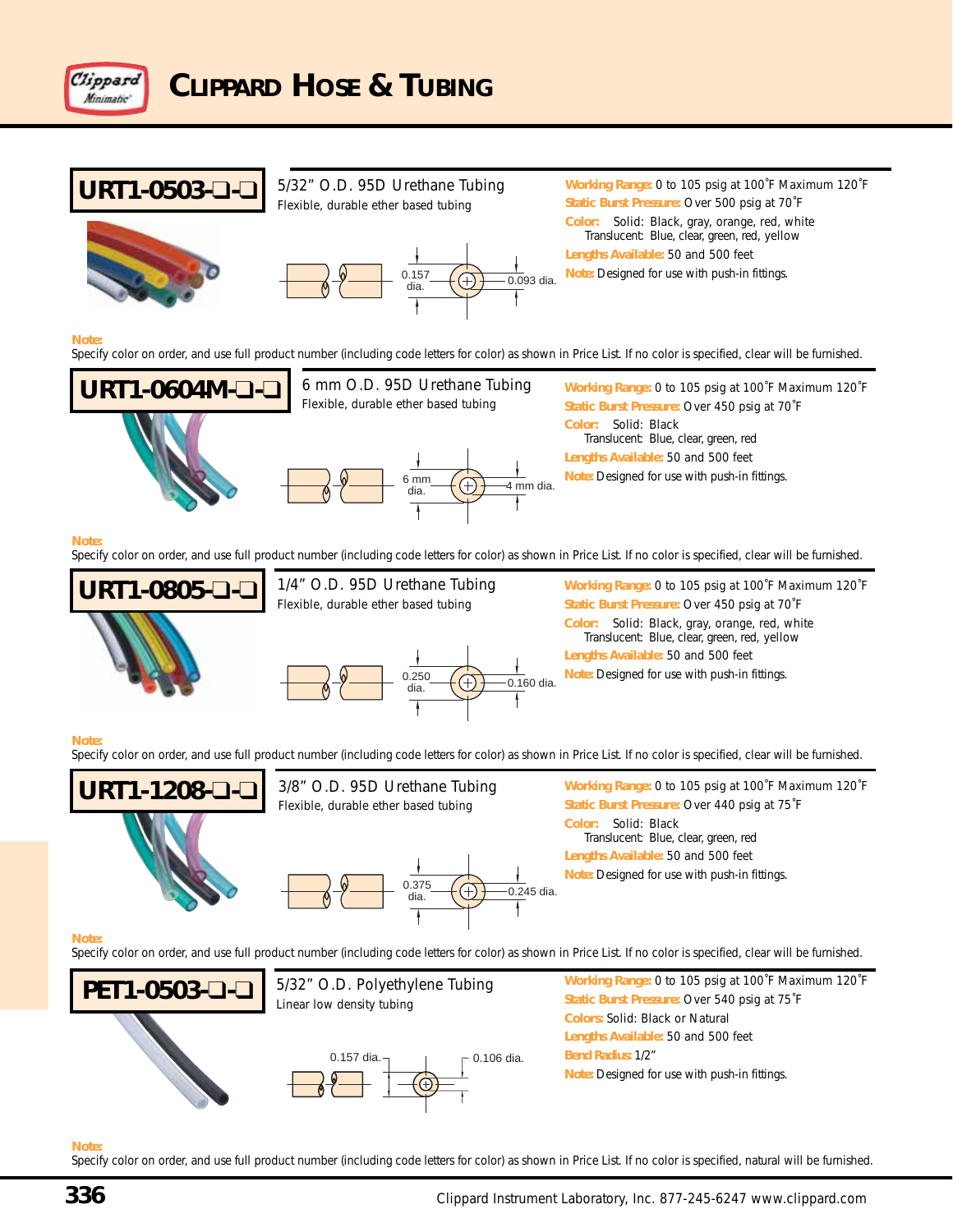



#### **Note:**

Specify color on order, and use full product number (including code letters for color) as shown in Price List. If no color is specified, natural will be furnished.